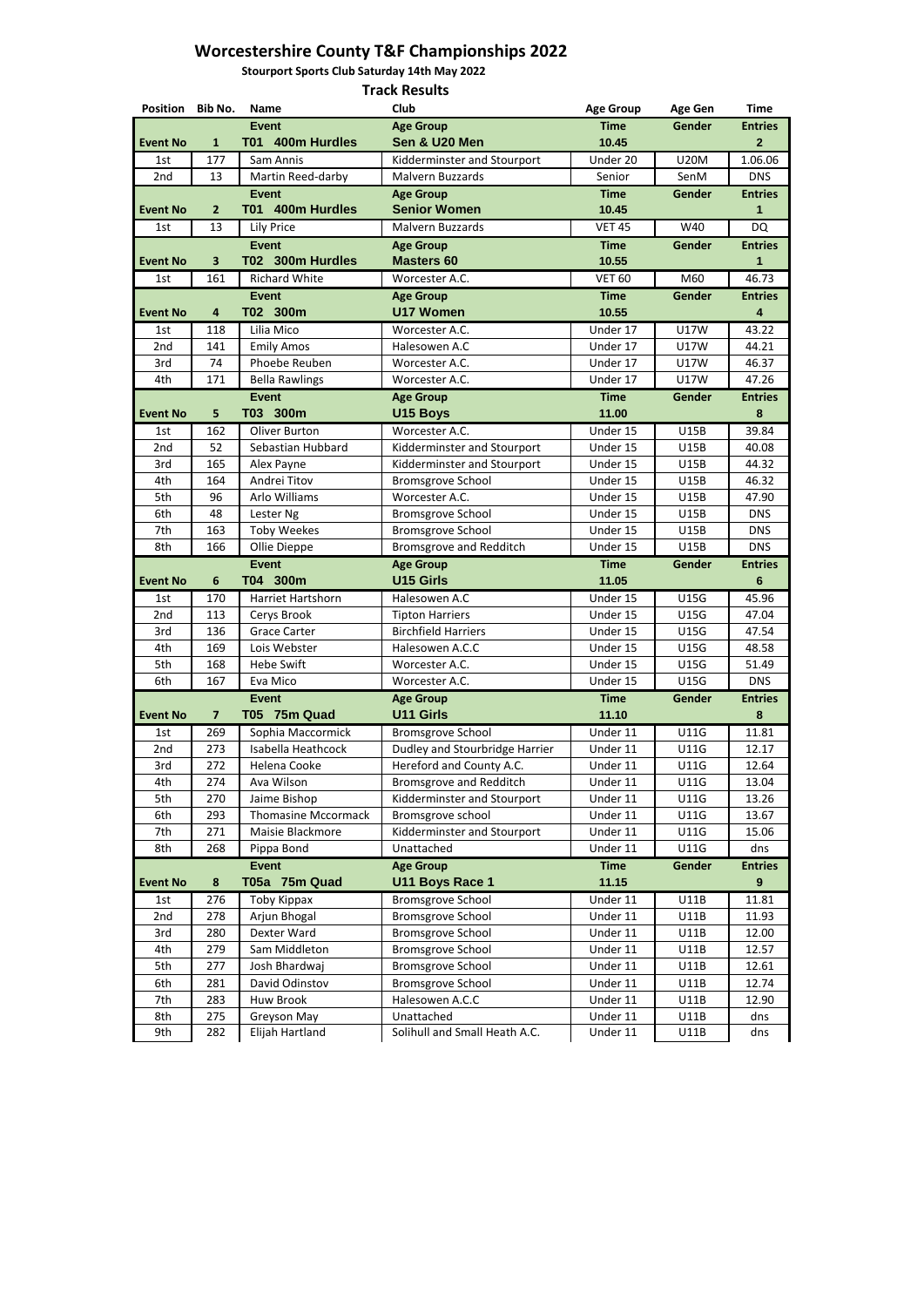**Stourport Sports Club Saturday 14th May 2022**

| Position Bib No. |            | <b>Name</b>              | Club                                       | <b>Age Group</b>     | <b>Age Gen</b>      | <b>Time</b>        |
|------------------|------------|--------------------------|--------------------------------------------|----------------------|---------------------|--------------------|
|                  |            | <b>Event</b>             | <b>Age Group</b>                           | <b>Time</b>          | Gender              | <b>Entries</b>     |
| <b>Event No</b>  | 9          | T05b 75m Quad            | <b>U11 Boys Race 2</b>                     | 11.20                |                     | 9                  |
| 1st              | 287        | Oliver Knight            | <b>BRAT Club</b>                           | Under 13             | <b>U13B</b>         | 11.77              |
| 2nd              | 286        | Benji Barker             | <b>Bromsgrove and Redditch</b>             | Under 11             | <b>U11B</b>         | 12.47              |
| 3rd              | 288        | <b>William Tinsley</b>   | <b>BRAT Club</b>                           | Under 11             | U11B                | 12.60              |
| 4th              | 289        | <b>Tiernan Clark</b>     | <b>BRAT Club</b>                           | Under 11             | <b>U11B</b>         | 12.64              |
| 5th              | 292        | Zckai Bibb               | <b>BRAT Club</b>                           | Under 11             | U11B                | 12.91              |
| 6th              | 284        | Nahum Worrall            | Dudley and Stourbridge Harriers            | Under 11             | <b>U11B</b>         | 12.95              |
| 7th              | 290        | Joseph Baker             | <b>BRAT Club</b>                           | Under 11             | <b>U11B</b>         | 13.77              |
| 8th              | 285        | Alfie Webley             | <b>Bromsgrove School</b>                   | Under 11             | <b>U11B</b>         | 14.18              |
| 9th              | 291        | Soham Masrani            | <b>BRAT Club</b>                           | Under 11             | <b>U11B</b>         | dns                |
|                  |            | <b>Event</b>             | <b>Age Group</b>                           | <b>Time</b>          | <b>Gender</b>       | <b>Entries</b>     |
| <b>Event No</b>  | 10         | T06 200m                 | <b>U13 Girls</b>                           | 11.25                |                     | 5                  |
| 1st              | 38         | Jessie Crawford          | Worcester A.C.                             | Under 13             | <b>U13G</b>         | 29.97              |
| 2nd              | 44         | Freya Brunet-brown       | <b>Bromsgrove and Redditch</b>             | Under 13             | U13G                | 31.75              |
| 3rd              | 42         | Genna Nightingale        | Kidderminster and Stourport                | Under 13             | <b>U13G</b>         | 37.39              |
| 4th              | 132        | <b>Beth Mico</b>         | Worcester A.C.                             | Under 13             | U13G                | 37.67              |
| 5th              | 131        | <b>Millie Sanders</b>    | Worcester A.C.                             | Under 13             | U13G                | 35.56              |
|                  |            | <b>Event</b>             | <b>Age Group</b>                           | <b>Time</b>          | Gender              | <b>Entries</b>     |
| <b>Event No</b>  | 13         | T07 200m                 | <b>U15 Girls</b>                           | 11.30                |                     | 5                  |
| 1st              | 67         | <b>Isabella Davies</b>   | <b>Birchfield Harriers</b>                 | Under 15             | <b>U15G</b>         | 26.48              |
| 2nd              | 64         | Jadyn Ogunsola           | <b>Bromsgrove and Redditch</b>             | Under 15             | <b>U15G</b>         | 28.22              |
| 3rd              | 59         | Maisie Law               | Kidderminster and Stourport                | Under 15             | <b>U15G</b>         | 28.30              |
| 4th              | 62         | Winnie Padmore           | <b>Bromsgrove and Redditch</b>             | Under 15             | <b>U15G</b>         | 28.69              |
| 5th              | 60         | Phoebe-mai Pye           | Halesowen A.C                              | Under 15             | <b>U15G</b>         | 30.91              |
|                  |            | <b>Event</b>             | <b>Age Group</b>                           | <b>Time</b>          | Gender              | <b>Entries</b>     |
| <b>Event No</b>  | 14         | T08 5000m                | U20, Sen & Masters                         | 11.35                |                     | 7                  |
| 1st              | 184        | Paul Dolphin             | Malvern Buzzards                           | <b>VET 35</b>        | SenM                | 19.04.70           |
| 1st              | 185        | Neil Warne               | Malvern Buzzards                           | <b>VET 40</b>        | M40                 | 18.52.64           |
| 1st              | 187        | <b>Brian Currier</b>     | Kidderminster and Stourport                | <b>VET 55</b>        | M50                 | 20.14.27           |
| 1st              | 186        | Selina Topham            | Kidderminster and Stourport                | <b>VET 35</b>        | SenW                | 21.54.54           |
| 1st              | 121        | Kate Dolphin             | Malvern Buzzards                           | <b>VET 40</b>        | W40                 | 21.26.96           |
| 1st              | 12         | Alison Foster            | Malvern Buzzards                           | <b>VET 60</b>        | W60                 | 27.49.65           |
|                  | 183        | Ben Duncan               | Worcester A.C.                             | Senior               | SenM                | dns                |
|                  |            | <b>Event</b>             | <b>Age Group</b>                           | <b>Time</b>          | Gender              | <b>Entries</b>     |
| <b>Event No</b>  | <b>15</b>  | T09 800m                 | U13 Boys                                   | 12.05                |                     | 11                 |
| 1st<br>2nd       | 127<br>208 | Lucas Seyler<br>Osca Len | Worcester A.C.<br><b>Bromsgrove School</b> | Under 13<br>Under 13 | U13B<br><b>U13B</b> | 2.34.67<br>2.41.02 |
| 3rd              | 209        | George Collier           | <b>Bromsgrove School</b>                   | Under 13             | <b>U13B</b>         | 2.48.21            |
| 4th              | 206        | Louis Albutt             | <b>Bromsgrove School</b>                   | Under 13             | U13B                | 2.49.29            |
| 5th              | 205        | George Cutter            | <b>Bromsgrove School</b>                   | Under 13             | U13B                | 2.49.75            |
| 6th              | 204        | Jyanas Gurung            | <b>Bromsgrove School</b>                   | Under 13             | U13B                | 2.51.74            |
| 7th              | 210        | Kian Hazelwood           | Halesowen A.C.C                            | Under 13             | U13B                | 2.54.63            |
| 8th              | 36         | William Hulme            | Dudley and Stourbridge Harriers            | Under 13             | <b>U13B</b>         | dns                |
| 9th              | 202        | Joshua Sanders           | Worcester A.C.                             | Under 15             | <b>U15B</b>         | dns                |
| 10th             | 203        | <b>Edward Bates</b>      | Halesowen A.C.C.                           | Under 13             | <b>U13B</b>         | dns                |
| 11th             | 207        | Malakhi Bailey           | <b>Bromsgrove School</b>                   | Under 13             | U13B                | dns                |
|                  |            | <b>Event</b>             | <b>Age Group</b>                           | <b>Time</b>          | Gender              | <b>Entries</b>     |
| <b>Event No</b>  | 16         | T10 800m                 | <b>U13 Girls</b>                           | 12.10                |                     | 5                  |
| 1st              | 190        | Claudia Barker           | <b>Bromsgrove and Redditch</b>             | Under 13             | U13G                | 2.37.76            |
| 2nd              | 218        | Phoebe Ranger            | <b>Bromsgrove and Redditch</b>             | Under 13             | U13G                | 2.39.75            |
| 3rd              | 133        | Lily Carter              | <b>Birchfield Harriers</b>                 | Under 13             | U13G                | 2.45.62            |
| 4th              | 134        | Lacey Poulton            | <b>Birchfield Harriers</b>                 | Under 13             | U13G                | 2.53.23            |
| 5th              | 294        | Martha Blower            | <b>Bromsgrove School</b>                   | Under 13             | U13G                | 3.14.17            |
|                  |            | <b>Event</b>             | <b>Age Group</b>                           | <b>Time</b>          | Gender              | <b>Entries</b>     |
| <b>Event No</b>  | 17         | T11 800m                 | <b>U15 Girls</b>                           | 12.15                |                     | 5                  |
| 1st              | 217        | Jessica Dale             | Halesowen A.C                              | Under 15             | <b>U15G</b>         | 2.22.05            |
| 2nd              | 219        | Kara-rose Welborn        | <b>Bromsgrove and Redditch</b>             | Under 15             | <b>U15G</b>         | 2.34.73            |
| 3rd              | 167        | Eva Mico                 | Worcester A.C.                             | Under 15             | <b>U15G</b>         | 2.43.15            |
| 4th              | 216        | Martha Dobson            | Worcester A.C.                             | Under 15             | <b>U15G</b>         | 3.27.83            |
| 5th              | 117        | Isla Goold               | Halesowen A.C                              | Under 15             | <b>U15G</b>         | dns                |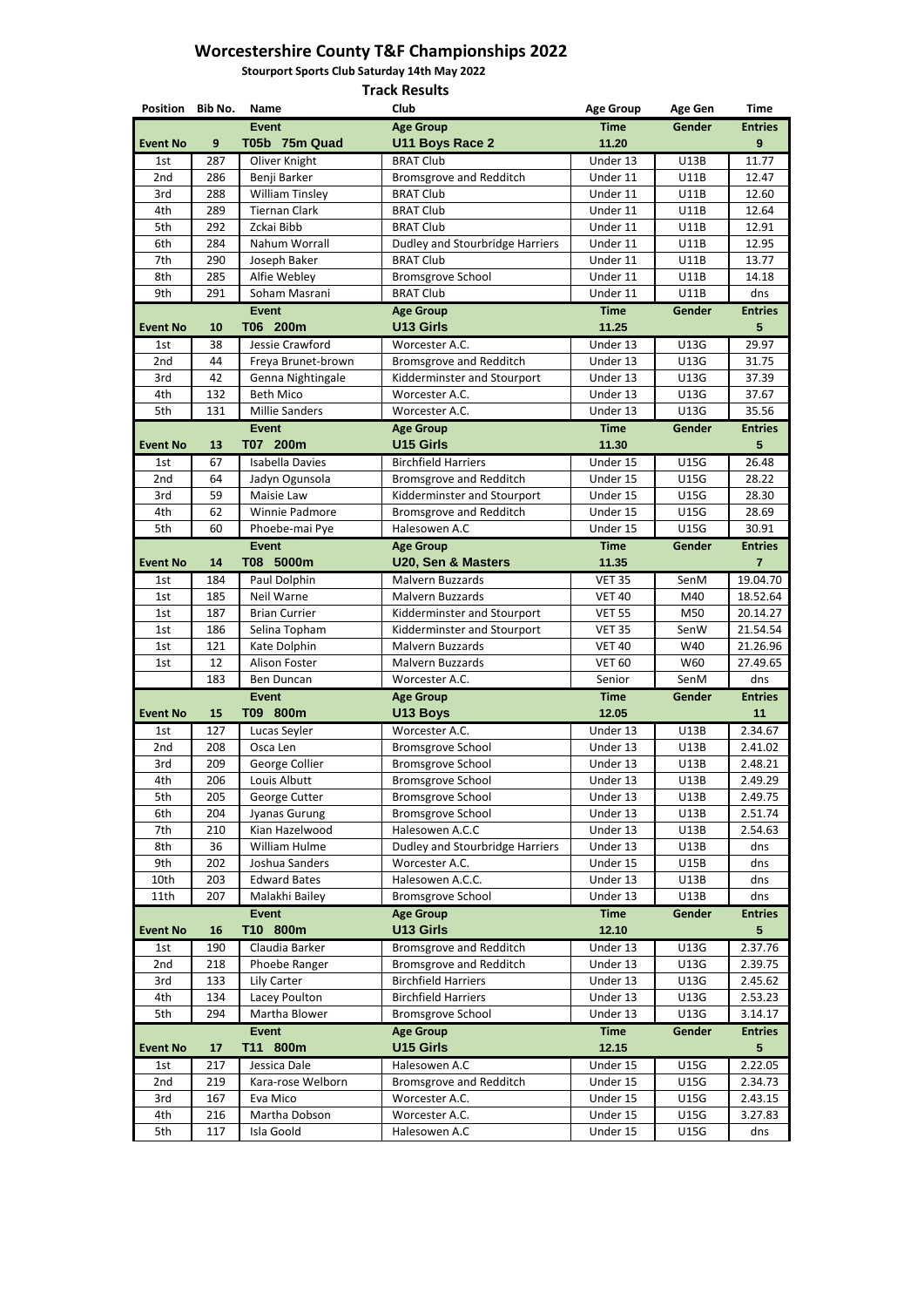**Stourport Sports Club Saturday 14th May 2022**

| Position Bib No. |            | <b>Name</b>                        | Club                                                                             | <b>Age Group</b>        | <b>Age Gen</b>             | <b>Time</b>                      |
|------------------|------------|------------------------------------|----------------------------------------------------------------------------------|-------------------------|----------------------------|----------------------------------|
|                  |            | <b>Event</b>                       | <b>Age Group</b>                                                                 | <b>Time</b>             | Gender                     | <b>Entries</b>                   |
| <b>Event No</b>  | 18         | T12 800m                           | <b>U15 Boys</b>                                                                  | 12.20                   |                            | 5                                |
| 1st              | 214        | Samuel Hembry                      | <b>Bromsgrove and Redditch</b>                                                   | Under 15                | <b>U15B</b>                | 2.04.52                          |
| 2nd              | 213        | Willem Hembry                      | <b>Bromsgrove and Redditch</b>                                                   | Under 15                | <b>U15B</b>                | 2.07.88                          |
| 3rd              | 202        | Joshua Sanders                     | Worcester A.C.                                                                   | Under 15                | <b>U15B</b>                | 2.18.67                          |
| 4th              | 211        | Joseph Taylor                      | Halesowen A.C.C                                                                  | Under 15                | <b>U15B</b>                | 2.27.52                          |
| 5th              | 212        | Joseph Webster                     | Halesowen A.C.C                                                                  | Under 15                | <b>U15B</b>                | 2.34.87                          |
|                  |            | <b>Event</b>                       | <b>Age Group</b>                                                                 | <b>Time</b>             | Gender                     | <b>Entries</b>                   |
| <b>Event No</b>  | 19         | T13 800m                           | U17 Men                                                                          | 12.25                   |                            | $5\phantom{.}$                   |
| 1st              | 220        | Jacob Bunyan                       | Worcester A.C.                                                                   | Under 17                | <b>U17M</b>                | 2.12.06                          |
| 2nd              | 178        | Theo Wallcroft                     | Worcester A.C.                                                                   | Under 17                | <b>U17M</b>                | 2.13.70                          |
| 3rd              | 223        | Jailan Sohna                       | <b>Birchfield Harriers</b>                                                       | Under 17                | <b>U17M</b>                | 2.23.15                          |
| 4th<br>5th       | 222<br>221 | Ethan Thompson<br>Jaden Jones      | <b>Dudley and Stourbridge Harriers</b><br><b>Dudley and Stourbridge Harriers</b> | Under 17<br>Under 17    | <b>U17M</b><br><b>U17M</b> | 2.24.44<br>dns                   |
|                  |            | <b>Event</b>                       |                                                                                  |                         |                            |                                  |
| <b>Event No</b>  | 20         | T14 800m                           | <b>Age Group</b><br><b>SW, MW, U20W, U17W</b>                                    | <b>Time</b><br>12.30    | Gender                     | <b>Entries</b><br>$\overline{7}$ |
|                  |            |                                    | Tamworth A.C.                                                                    |                         | SenW                       | 2.17.27                          |
| 1st<br>1st       | 119<br>120 | Katherine Snowden<br>Julie Caseley | Malvern Buzzards                                                                 | Senior<br><b>VET 60</b> | W60                        | 3.39.74                          |
| 1st              | 225        | Poppy Elton                        | Worcester A.C.                                                                   | Under 20                | <b>U20W</b>                | 2.16.75                          |
| 2nd              | 182        | <b>Ryley Malone-priest</b>         | Halesowen A.C.C                                                                  | Under 20                | <b>U20W</b>                | 2.22.82                          |
| 3rd              | 226        | Amelia Hartshorn                   | Halesowen A.C                                                                    | Under 20                | <b>U20W</b>                | 2.27.97                          |
| 1st              | 140        | Alice Lazenbury                    | Worcester A.C.                                                                   | Under 17                | <b>U17W</b>                | 2.20.84                          |
| 2nd              | 224        | Lucy Hatfield                      | <b>Bromsgrove and Redditch</b>                                                   | Under 17                | <b>U17W</b>                | 2.22.63                          |
|                  |            | <b>Event</b>                       | <b>Age Group</b>                                                                 | <b>Time</b>             | Gender                     | <b>Entries</b>                   |
| <b>Event No</b>  | 21         | T15 800m                           | <b>U20 SenM MM</b>                                                               | 12.35                   |                            | 4                                |
| 1st              | 197        | Paul Bradley                       | Halesowen A.C                                                                    | <b>VET 35</b>           | SenM                       | 2.13.07                          |
| 1st              | 91         | James Marshall                     | <b>BRAT Club</b>                                                                 | <b>VET 40</b>           | M40                        | 1.59.84                          |
| 2nd              | 194        | Matt Moon                          | Worcester A.C.                                                                   | <b>VET 40</b>           | M40                        | 2.07.53                          |
| 1st              | 94         | James Vaughan                      | <b>Birchfield Harriers</b>                                                       | Under 20                | <b>U20M</b>                | 1.57.27                          |
| 2nd              | 200        | Ty Adkins                          | Bromsgrove and Redditch                                                          | Under 20                | <b>U20M</b>                | 2.00.95                          |
| 3rd              | 84         | Samuel Lea                         | Worcester A.C.                                                                   | Under 20                | <b>U20M</b>                | 2.01.25                          |
| 4th              | 201        | <b>Henry Gibbs</b>                 | <b>Bromsgrove and Redditch</b>                                                   | Under 20                | <b>U20M</b>                | 2.05.02                          |
|                  |            | <b>Event</b>                       | <b>Age Group</b>                                                                 | <b>Time</b>             | Gender                     | <b>Entries</b>                   |
| <b>Event No</b>  | 23         | T17 100m                           | <b>U15 Boys</b>                                                                  | 12.45                   |                            | $\overline{7}$                   |
| 1st              | 53         | James Hackett                      | Halesowen A.C.C                                                                  | Under 15                | <b>U15B</b>                | 12.13                            |
| 2nd              | 55         | <b>Harry Fallon</b>                | Dudley and Stourbridge Harriers                                                  | Under 15                | <b>U15B</b>                | 12.38                            |
| 3rd              | 52         | Sebastian Hubbard                  | Kidderminster and Stourport                                                      | Under 15                | <b>U15B</b>                | 12.74                            |
| 4th              | 56         | Benjamin Jones                     | <b>Bromsgrove and Redditch</b>                                                   | Under 15                | <b>U15B</b>                | 12.76                            |
| 5th              | 54         | Samuel Thompson                    | Halesowen A.C.C                                                                  | Under 15                | <b>U15B</b>                | 13.05                            |
| 6th              | 47         | <b>Adnan Nasir</b>                 | Worcester A.C.                                                                   | Under 15                | <b>U15B</b>                | 14.72                            |
| 7th              | 49         | Samyam Rai                         | <b>Bromsgrove School</b>                                                         | Under 15                | <b>U15B</b>                | 15.34                            |
|                  |            | <b>Event</b>                       | <b>Age Group</b>                                                                 | <b>Time</b>             | Gender                     | <b>Entries</b>                   |
| <b>Event No</b>  | 25         | T18 100m                           | <b>U15 Girls</b>                                                                 | 12.50                   |                            | 8                                |
| 1st              | 64         | Jadyn Ogunsola                     | <b>Bromsgrove and Redditch</b>                                                   | Under 15                | <b>U15G</b>                | 13.40                            |
| 2nd              | 59         | Maisie Law                         | Kidderminster and Stourport                                                      | Under 15                | <b>U15G</b>                | 13.58                            |
| 3rd              | 62         | <b>Winnie Padmore</b>              | <b>Bromsgrove and Redditch</b>                                                   | Under 15                | <b>U15G</b>                | 13.75                            |
| 4th              | 65         | Lily Jenkins                       | <b>Bromsgrove and Redditch</b>                                                   | Under 15                | <b>U15G</b>                | 13.85                            |
| 5th              | 61         | <b>Susie Dance</b>                 | Halesowen A.C                                                                    | Under 15                | <b>U15G</b>                | 13.99                            |
| 6th              | 60         | Phoebe-mai Pye                     | Halesowen A.C                                                                    | Under 15                | <b>U15G</b>                | 14.64                            |
| 7th              | 58<br>57   | Isabel Kingston                    | <b>Bromsgrove School</b>                                                         | Under 15                | <b>U15G</b>                | 14.68                            |
| 8th              |            | Emma Hall                          | Worcester A.C.                                                                   | Under 15                | <b>U15G</b>                | 14.84                            |
| <b>Event No</b>  | 27         | <b>Event</b><br>T19 3k Walk        | <b>Age Group</b><br><b>All Ages</b>                                              | <b>Time</b><br>12.55    | Gender                     | <b>Entries</b><br>$\overline{7}$ |
| 1st              | 174        | Mark Williams                      | <b>Birchfield Harriers</b>                                                       | <b>VET 55</b>           | M50                        | 16.26.14                         |
| 1st              | 176        | Peter Boszko                       | <b>Birchfield Harriers</b>                                                       | <b>VET 70</b>           | M70                        | 18.23.44                         |
| 1st              | 14         | Theresa May                        | Malvern Buzzards                                                                 | <b>VET 40</b>           | W40                        | 21.47.87                         |
| 1st              | 172        | Julie Bellfield                    | Halesowen A.C                                                                    | <b>VET 50</b>           | W50                        | 18.52.31                         |
| 2nd              | 173        | Lynn Bellfield                     | Halesowen A.C                                                                    | <b>VET 55</b>           | W50                        | 20.03.30                         |
| 1st              | 142        | <b>Isabel Knowles</b>              | Halesowen A.C                                                                    | Under 17                | <b>U17W</b>                | 21.43.98                         |
| 1st              | 175        | Karen Williams                     | <b>Birchfield Harriers</b>                                                       | <b>VET 65</b>           | W60                        | dns                              |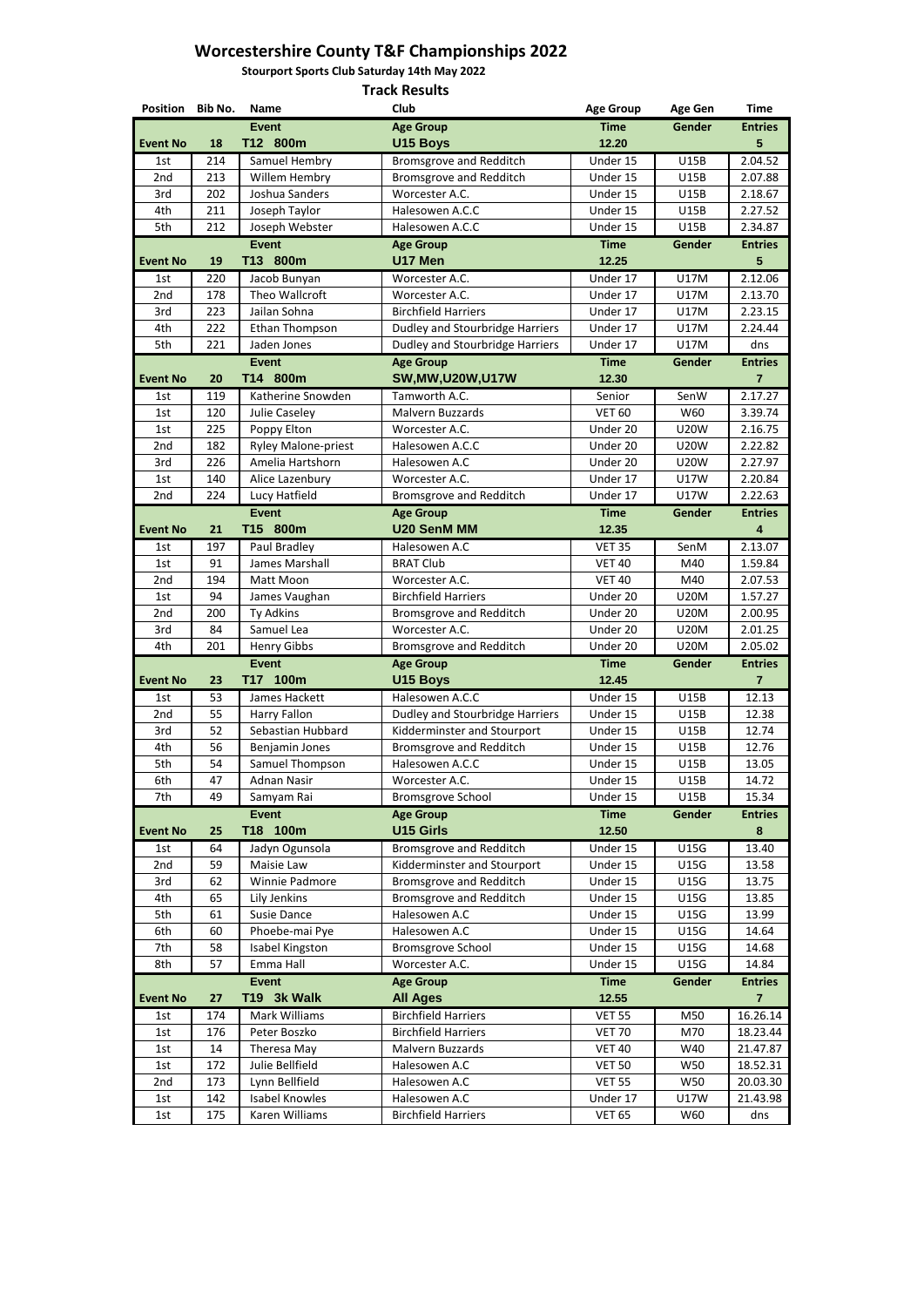**Stourport Sports Club Saturday 14th May 2022**

| Position Bib No. |              | <b>Name</b>                                       | <b>Club</b>                                                    | <b>Age Group</b>     | <b>Age Gen</b>             | <b>Time</b>        |
|------------------|--------------|---------------------------------------------------|----------------------------------------------------------------|----------------------|----------------------------|--------------------|
|                  |              | <b>Event</b>                                      | <b>Age Group</b>                                               | <b>Time</b>          | Gender                     | <b>Entries</b>     |
| <b>Event No</b>  | 28           | T20 70m Hurdles                                   | <b>U13 Girls</b>                                               | 13.25                |                            | 4                  |
| 1st              | 188          | Emma Ross                                         | Kidderminster and Stourport                                    | Under 13             | U13G                       | 13.59              |
| 2nd              | 189          | <b>Adrienne Mccormack</b>                         | <b>Bromsgrove School</b>                                       | Under 13             | U13G                       | 13.64              |
| 3rd              | 190          | Claudia Barker                                    | <b>Bromsgrove and Redditch</b>                                 | Under 13             | U13G                       | 14.27              |
| 4th              | 43           | Nia Brook                                         | Halesowen A.C.C                                                | Under 13             | U13G                       | 18.42              |
|                  |              | <b>Event</b>                                      | <b>Age Group</b>                                               | <b>Time</b>          | Gender                     | <b>Entries</b>     |
| <b>Event No</b>  | 29           | T21 75m Hurdles                                   | U15 Girls +U13 Boys                                            | 13.30                |                            | 5                  |
| 4th              | 192          | Namsong Rai                                       | <b>Bromsgrove School</b>                                       | Under 13             | U13B                       | 15.39              |
| 1st              | 135          | Molly Lazenbury                                   | Worcester A.C.                                                 | Under 15             | <b>U15G</b>                | 13.88              |
| 1st              | 113          | Cerys Brook                                       | <b>Tipton Harriers</b>                                         | Under 15             | <b>U15G</b>                | 14.59              |
| 2nd              | 193          | <b>Rumer Evans</b>                                | <b>Bromsgrove School</b>                                       | Under 15             | <b>U15G</b>                | 15.12              |
| 3rd              | 191          | Daisy Atkins                                      | Worcester A.C.                                                 | Under 15             | <b>U15G</b>                | 15.27              |
|                  |              | <b>Event</b>                                      | <b>Age Group</b><br>U17W +U15B                                 | <b>Time</b>          | <b>Gender</b>              | <b>Entries</b>     |
| <b>Event No</b>  | 30           | T22 80m Hurdles                                   |                                                                | 13.35                |                            | 4                  |
| 1st              | 227          | <b>Edward Cartwright</b><br><b>Oliver Cattell</b> | Worcester A.C.                                                 | Under 15             | <b>U15B</b>                | 15.10              |
| 2nd<br>1st       | 228<br>77    | Ava Freeman                                       | <b>Bromsgrove School</b><br><b>Kidderminster and Stourport</b> | Under 15<br>Under 17 | <b>U15B</b><br><b>U17W</b> | 16.99<br>13.38     |
|                  |              | <b>Event</b>                                      | <b>Age Group</b>                                               | <b>Time</b>          | Gender                     | <b>Entries</b>     |
| <b>Event No</b>  | 31           | T23 100m Hurdles                                  | Sen & U20 Women                                                | 13.40                |                            | 1                  |
| 1st              | $\mathbf{1}$ | Maya Stewart                                      | Worcester A.C.                                                 | Under 20             | <b>U20W</b>                | 15.27              |
|                  |              | <b>Event</b>                                      | <b>Age Group</b>                                               | <b>Time</b>          | Gender                     | <b>Entries</b>     |
| <b>Event No</b>  | 32           | T24 100m Hurdles                                  | U17 Men                                                        | 13.40                |                            | 1                  |
| 1st              | 3            | <b>Tom Annis</b>                                  | Kidderminster and Stourport                                    | Under 17             | <b>U17M</b>                | 15.20              |
|                  |              | <b>Event</b>                                      | <b>Age Group</b>                                               | <b>Time</b>          | <b>Gender</b>              | <b>Entries</b>     |
| <b>Event No</b>  | 33           | T25 110m Hurdles                                  | Sen & U20 Men                                                  | 13.45                |                            | $\mathbf{2}$       |
| 1st              | 7            | <b>Matthew Griffin</b>                            | <b>Birchfield Harriers</b>                                     | Under 20             | <b>U20M</b>                | 14.27              |
| 2nd              | 83           | Martin Reed-darby                                 | Malvern Buzzards                                               | Senior               | SenM                       | dns                |
|                  |              | <b>Event</b>                                      | <b>Age Group</b>                                               | <b>Time</b>          | Gender                     | <b>Entries</b>     |
| <b>Event No</b>  | 34           | T26 1500m                                         | <b>U13 &amp; U15 Boys</b>                                      | 13.59                |                            | 12                 |
| 1st              | 101          | Jacob Wagstaff                                    | <b>Bromsgrove and Redditch</b>                                 | Under 13             | U13B                       | 5.12.42            |
| 2nd              | 97           | Harry Helmore                                     | <b>Bromsgrove School</b>                                       | Under 13             | <b>U13B</b>                | 5.20.84            |
| 3rd              | 99           | James Cooke                                       | Hereford and County A.C.                                       | Under 13             | U13B                       | 5.21.21            |
| 4th              | 98           | <b>Freddie Giles</b>                              | <b>Bromsgrove School</b>                                       | Under 13             | U13B                       | 5.21.23            |
| 1st              | 106          | <b>Oliver Cresswell</b>                           | <b>Birchfield Harriers</b>                                     | Under 15             | <b>U15B</b>                | 4.27.94            |
| 2nd              | 100          | Alex Taylor                                       | Halesowen A.C                                                  | Under 15             | <b>U15B</b>                | 4.30.14            |
| 3rd              | 102          | Gabriel Wagstaff                                  | <b>Bromsgrove and Redditch</b>                                 | Under 15             | <b>U15B</b>                | 4.30.46            |
| 4th              | 95           | Noah Dunnett                                      | Worcester A.C.                                                 | Under 15             | U15B                       | 4.41.75            |
| 5th              | 103          | <b>Jack Price</b>                                 | <b>BRAT Club</b>                                               | Under 15             | <b>U15B</b>                | 4.48.13            |
| 6th              | 96           | Arlo Williams                                     | Worcester A.C.                                                 | Under 15             | <b>U15B</b>                | 5.14.51            |
|                  | 104          | Sebastian Stendall                                | <b>BRAT Club</b>                                               | Under 13             | U13B                       | dns                |
|                  | 105          | Mati Stendall                                     | <b>BRAT Club</b>                                               | Under 15             | <b>U15B</b>                | dns                |
|                  |              | <b>Event</b><br>T27 1500m                         | <b>Age Group</b>                                               | <b>Time</b>          | Gender                     | <b>Entries</b>     |
| <b>Event No</b>  | 35           |                                                   | <b>U13 &amp; U15 Girls</b>                                     | 14.06                |                            | 11                 |
| 1st              | 107          | Sophie Purves                                     | Worcester A.C.                                                 | Under 13             | U13G                       | 5.21.04            |
| 2nd              | 115          | Nicole Bevan                                      | Kidderminster and Stourport                                    | Under 13             | U13G                       | 5.26.15            |
| 3rd<br>4th       | 109<br>111   | Scarlett Eagland<br>Amber Edward                  | Cheltenham & County Harriers<br><b>Bromsgrove School</b>       | Under 13<br>Under 13 | U13G<br>U13G               | 5.27.46<br>6.12.42 |
| 5th              | 110          | Emily Gromski                                     | Worcester A.C.                                                 | Under 13             | U13G                       | 6.18.97            |
| 6th              | 112          | Neve Wilkinson                                    | <b>Bromsgrove School</b>                                       | Under 13             | U13G                       | 6.47.96            |
| 1st              | 117          | Isla Goold                                        | Halesowen A.C                                                  | Under 15             | <b>U15G</b>                | 5.28.70            |
| 2nd              | 113          | Cerys Brook                                       | <b>Tipton Harriers</b>                                         | Under 15             | <b>U15G</b>                | 5.30.69            |
| 3rd              | 116          | Amelia Jones                                      | Kidderminster and Stourport                                    | Under 15             | U15G                       | 5.35.45            |
| 4th              | 114          | Amy Hawkes                                        | Kidderminster and Stourport                                    | Under 15             | <b>U15G</b>                | 5.49.75            |
| mata.            | 100          | Desa Desa                                         | $M$ exector $\Lambda$ C                                        | $11a$ d $a$ a 4 F    | 114E <sub>C</sub>          | $F$ 40.00          |

| $\overline{\phantom{0}}$<br>5th | 108 | Rega<br>Rosa | Worcester<br><sup>∼r</sup> A.∟. - | Jnder<br>. | U15G | .49.88 |
|---------------------------------|-----|--------------|-----------------------------------|------------|------|--------|
|---------------------------------|-----|--------------|-----------------------------------|------------|------|--------|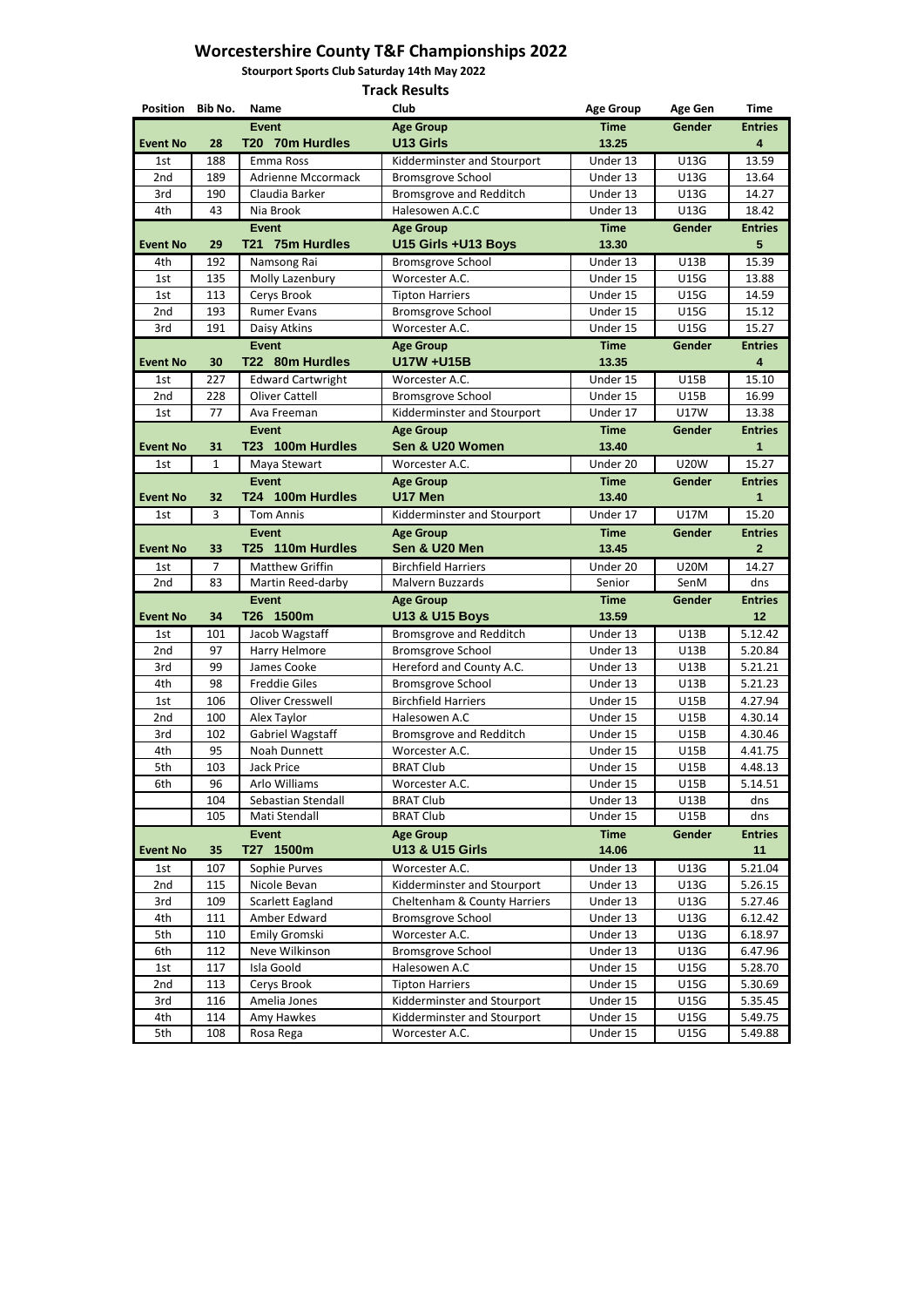**Stourport Sports Club Saturday 14th May 2022**

| Position Bib No. |            | <b>Name</b>                  | Club                                                    | <b>Age Group</b>     | <b>Age Gen</b>             | <b>Time</b>          |
|------------------|------------|------------------------------|---------------------------------------------------------|----------------------|----------------------------|----------------------|
|                  |            | <b>Event</b>                 | <b>Age Group</b>                                        | <b>Time</b>          | Gender                     | <b>Entries</b>       |
| <b>Event No</b>  | 36         | T28 1500m                    | <b>All Women</b>                                        | 14.13                |                            | 9                    |
| 1st              | 122        | Barbara Gawlak               | Malvern Buzzards                                        | <b>VET 35</b>        | SenW                       | 6.19.21              |
| 1st              | 121        | Kate Dolphin                 | <b>Malvern Buzzards</b>                                 | <b>VET 40</b>        | W40                        | 6.04.54              |
| 1st              | 120        | Julie Caseley                | Malvern Buzzards                                        | <b>VET 60</b>        | W60                        | 7.14.50              |
| 1st              | 124        | Lauren Sykes                 | Bromsgrove and Redditch                                 | Under 20             | <b>U20W</b>                | 5.36.83              |
| 1st              | 118        | Lilia Mico                   | Worcester A.C.                                          | Under 17             | <b>U17W</b>                | 4.58.98              |
| 2nd              | 125        | Philippa Taylor              | <b>Bromsgrove and Redditch</b>                          | Under 17             | <b>U17W</b>                | 5.16.77              |
| 3rd              | 126        | <b>Emily Dyer</b>            | <b>Bromsgrove and Redditch</b>                          | Under 17             | <b>U17W</b>                | 5.44.43              |
| 4th              | 123        | Amelie Ranger                | Bromsgrove and Redditch                                 | Under 17             | <b>U17W</b>                | 5.45.98              |
|                  | 119        | Katherine Snowden            | Tamworth A.C.                                           | Senior               | SenW                       | dns                  |
| <b>Event No</b>  | 37         | <b>Event</b><br>T29 1500m    | <b>Age Group</b><br><b>All Men</b>                      | <b>Time</b><br>14.20 | Gender                     | <b>Entries</b><br>11 |
|                  | 86         | <b>Finley Smith</b>          | Worcester A.C.                                          | Senior               | SenM                       | 4.16.33              |
| 1st<br>2nd       | 90         | Mark Appleton                |                                                         | Senior               | SenM                       | 4.17.93              |
| 1st              | 91         | James Marshall               | Bromsgrove and Redditch<br><b>BRAT Club</b>             | <b>VET 40</b>        | M40                        | 4.12.77              |
| 1st              | 87         | Adam Wilson                  | Malvern Buzzards                                        | <b>VET 50</b>        | M50                        | 4.39.23              |
| 1st              | 94         | James Vaughan                | <b>Birchfield Harriers</b>                              | Under 20             | <b>U20M</b>                | 4.07.38              |
| 2nd              | 84         | Samuel Lea                   | Worcester A.C.                                          | Under 20             | <b>U20M</b>                | 4.20.33              |
| 1st              | 85         | Linus Burnage                | Worcester A.C.                                          | Under 17             | <b>U17M</b>                | 4.32.79              |
| 2nd              | 89         | Cian Wood                    | Dudley and Stourbridge Harriers                         | Under 17             | <b>U17M</b>                | 4.49.65              |
| 3rd              | 92         | Dylan Teasdale               | <b>BRAT Club</b>                                        | Under 17             | <b>U17M</b>                | 4.52.73              |
|                  | 88         | Nick Hazelwood               | Halesowen A.C.C                                         | <b>VET 40</b>        | M40                        | dns                  |
|                  | 93         | <b>Stuart Parker</b>         | <b>Black Pear Joggers</b>                               | <b>VET 50</b>        | M50                        | dns                  |
|                  |            | <b>Event</b>                 | <b>Age Group</b>                                        | <b>Time</b>          | Gender                     | <b>Entries</b>       |
| <b>Event No</b>  | 38         | T30 3000m                    | All Ages U15+                                           | 14.25                |                            | 16                   |
| 1st              | 160        | <b>Steve Turner</b>          | <b>BRAT Club</b>                                        | Senior               | SenM                       | 9.36.05              |
| 1st              | 146        | Derek Jackson                | Worcester A.C.                                          | <b>VET 70</b>        | M70                        | 10.58.07             |
| 1st              | 152        | Korey Hazlewood              | <b>Tipton Harriers</b>                                  | Under 17             | <b>U17M</b>                | 10.41.83             |
| 2nd              | 148        | Arty Wilson-spence           | Worcester A.C.                                          | Under 17             | U17M                       | 9.43.88              |
| 1st              | 155        | Liam Hill                    | Kidderminster and Stourport                             | Under 15             | <b>U15B</b>                | 10.49.66             |
| 2nd              | 156        | Harry Laud                   | Kidderminster and Stourport                             | Under 15             | <b>U15B</b>                | 11.10.85             |
| 1st              | 159        | Liz Vaughan                  | <b>Bromsgrove and Redditch</b>                          | <b>VET 40</b>        | W40                        | 11.39.54             |
| 1st              | 158        | Natalie Hatfield             | Bromsgrove and Redditch                                 | Under 20             | <b>U20W</b>                | 10.45.76             |
| 2nd              | 147        | Evie Hawkesford-johnson      | Worcester A.C.                                          | Under 20             | <b>U20W</b>                | 11.30.31             |
| 1st              | 150        | <b>Beatrice Rusby</b>        | Worcester A.C.                                          | Under 17             | <b>U17W</b>                | 11.26.47             |
| 1st              | 149        | <b>Ella Purves</b>           | Worcester A.C.                                          | Under 15             | <b>U15G</b>                | 11.44.54             |
| 2nd              | 154        | Mia Westwood                 | Kidderminster and Stourport                             | Under 15             | U15G                       | 11.50.18             |
| 3rd              | 157        | Lexie Wood                   | <b>Dudley and Stourbridge Harriers</b>                  | Under 15             | <b>U15G</b>                | 13.28.36             |
|                  | 94         | James Vaughan                | <b>Birchfield Harriers</b>                              | Under 20             | <b>U20M</b>                | dns                  |
|                  | 151        | Josh Noon                    | Worcester A.C.                                          | Under 20             | <b>U20M</b>                | dns                  |
|                  | 153        | Linda Blake                  | Malvern Buzzards                                        | <b>VET 40</b>        | W40                        | dns                  |
|                  |            | <b>Event</b>                 | <b>Age Group</b>                                        | <b>Time</b>          | Gender                     | <b>Entries</b>       |
| <b>Event No</b>  | 39         | <b>T31 600m Quad</b>         | <b>U11 Girls</b>                                        | 14.55                |                            | 8                    |
| 1st              | 273        | Isabella Heathcock           | Dudley and Stourbridge Harrier                          | Under 11             | <b>U11G</b>                | 1.56.92              |
| 2nd              | 269        | Sophia Maccormick            | <b>Bromsgrove School</b>                                | Under 11             | <b>U11G</b>                | 2.15.29              |
| 3rd<br>4th       | 272<br>270 | Helena Cooke<br>Jaime Bishop | Hereford and County A.C.<br>Kidderminster and Stourport | Under 11<br>Under 11 | <b>U11G</b><br><b>U11G</b> | 2.16.26<br>2.16.26   |
| 5th              | 274        | Ava Wilson                   |                                                         | Under 11             | <b>U11G</b>                | 2.29.70              |
| 6th              | 293        | <b>Thomasine Mccormack</b>   | <b>Bromsgrove and Redditch</b><br>Bromsgrove school     | Under 11             | <b>U11G</b>                | 2.35.69              |
| 7th              | 271        | Maisie Blackmore             | Kidderminster and Stourport                             | Under 11             | <b>U11G</b>                | 3.10.25              |
| 8th              | 268        | Pippa Bond                   | Unattached                                              | Under 11             | <b>U11G</b>                | dns                  |
|                  |            | <b>Event</b>                 | <b>Age Group</b>                                        | <b>Time</b>          | Gender                     | <b>Entries</b>       |
| <b>Event No</b>  | 40         | T31a 600m Quad               | <b>U11 Boys</b>                                         | 15.00                |                            | 9                    |
| 1st              | 280        | Dexter Ward                  | <b>Bromsgrove School</b>                                | Under 11             | <b>U11B</b>                | 1.58.15              |
| 2nd              | 276        | Toby Kippax                  | <b>Bromsgrove School</b>                                | Under 11             | <b>U11B</b>                | 2.09.97              |
| 3rd              | 281        | David Odinstov               | <b>Bromsgrove School</b>                                | Under 11             | <b>U11B</b>                | 2.13.21              |
| 4th              | 279        | Sam Middleton                | <b>Bromsgrove School</b>                                | Under 11             | <b>U11B</b>                | 2.13.88              |
| 5th              | 278        | Arjun Bhogal                 | <b>Bromsgrove School</b>                                | Under 11             | U11B                       | 2.21.88              |
| 6th              | 277        | Josh Bhardwaj                | <b>Bromsgrove School</b>                                | Under 11             | <b>U11B</b>                | 2.24.96              |
| 7th              | 283        | Huw Brook                    | Halesowen A.C.C                                         | Under 11             | U11B                       | 2.30.41              |
| 8th              | 275        | Greyson May                  | Unattached                                              | Under 11             | U11B                       | dns                  |
| 9th              | 282        | Elijah Hartland              | Solihull and Small Heath A.C.                           | Under 11             | U11B                       | dns                  |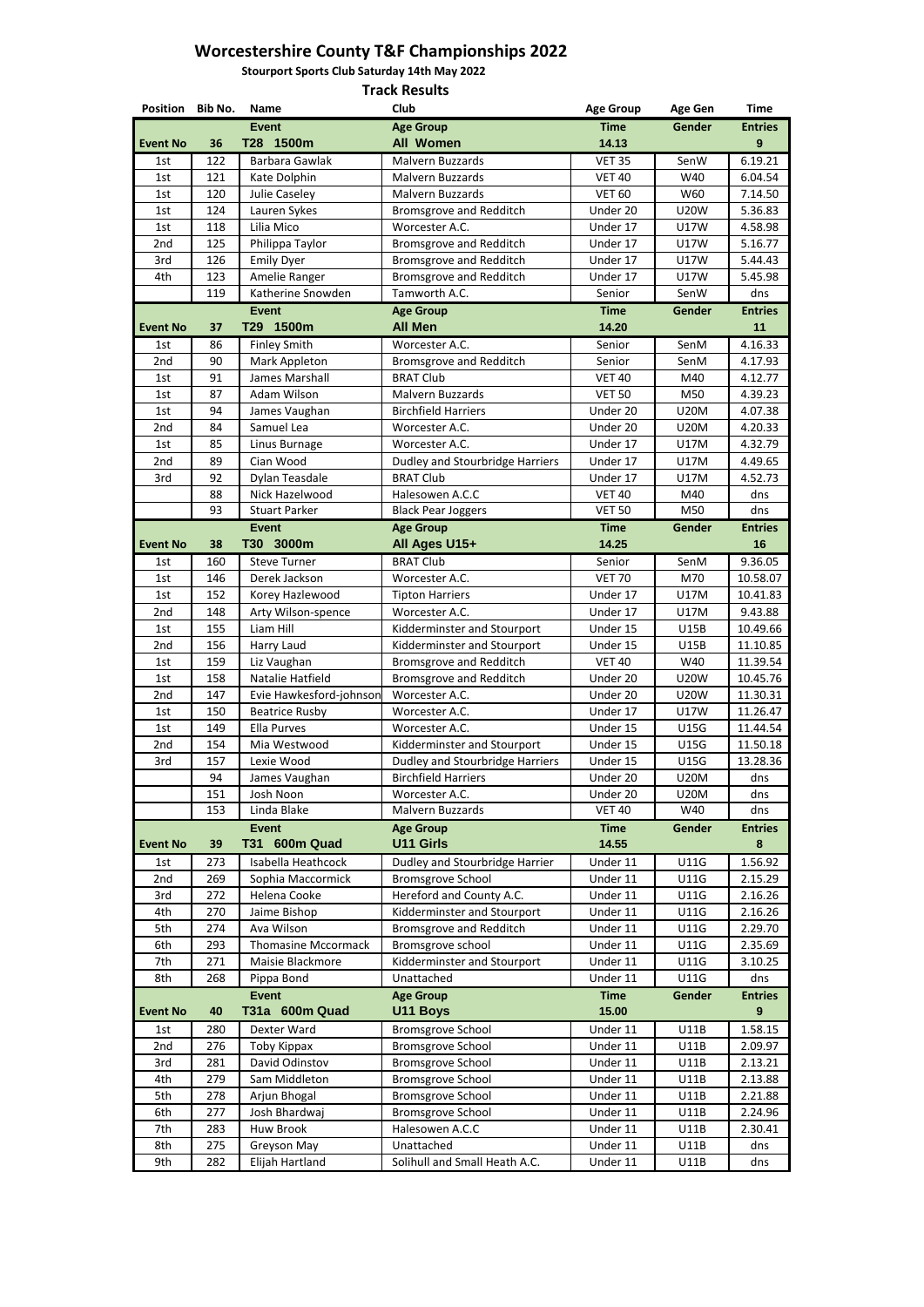**Stourport Sports Club Saturday 14th May 2022**

| Position Bib No. |                | <b>Name</b>            | Club                                   | <b>Age Group</b> | <b>Age Gen</b> | <b>Time</b>          |
|------------------|----------------|------------------------|----------------------------------------|------------------|----------------|----------------------|
|                  |                | <b>Event</b>           | <b>Age Group</b>                       | <b>Time</b>      | <b>Gender</b>  | <b>Entries</b>       |
| <b>Event No</b>  | 41             | T31b 600m Quad         | <b>U11 Boys</b>                        | 15.05            |                | 9                    |
| 1st              | 287            | Oliver Knight          | <b>BRAT Club</b>                       | Under 13         | U13B           | $\overline{1.52.25}$ |
| 2nd              | 286            | Benji Barker           | <b>Bromsgrove and Redditch</b>         | Under 11         | <b>U11B</b>    | 2.04.05              |
| 3rd              | 289            | <b>Tiernan Clark</b>   | <b>BRAT Club</b>                       | Under 11         | <b>U11B</b>    | 2.07.38              |
| 4th              | 290            | Joseph Baker           | <b>BRAT Club</b>                       | Under 11         | <b>U11B</b>    | 2.10.13              |
| 5th              | 284            | Nahum Worrall          | <b>Dudley and Stourbridge Harriers</b> | Under 11         | U11B           | 2.10.18              |
| 6th              | 285            | Alfie Webley           | <b>Bromsgrove School</b>               | Under 11         | <b>U11B</b>    | 2.18.83              |
| 7th              | 292            | Zckai Bibb             | <b>BRAT Club</b>                       | Under 11         | <b>U11B</b>    | 2.24.99              |
| 8th              | 288            | <b>William Tinsley</b> | <b>BRAT Club</b>                       | Under 11         | <b>U11B</b>    | 2.28.11              |
| 9th              | 291            | Soham Masrani          | <b>BRAT Club</b>                       | Under 11         | <b>U11B</b>    | dns                  |
|                  |                | <b>Event</b>           | <b>Age Group</b>                       | <b>Time</b>      | Gender         | <b>Entries</b>       |
| <b>Event No</b>  | 44             | T34 200m               | U13 Boys                               | 15.20            |                | 4                    |
| 1st              | 128            | Sam Brown              | <b>Bromsgrove School</b>               | Under 13         | <b>U13B</b>    | 29.5                 |
| 2nd              | 295            | Louise Belcuore        | <b>Bromsgrove School</b>               | Under 13         | <b>U13B</b>    | 29.7                 |
| 3rd              | 129            | <b>Buster Reid</b>     | <b>Bromsgrove School</b>               | Under 13         | <b>U13B</b>    | 29.9                 |
| 4th              | 127            | Lucas Seyler           | Worcester A.C.                         | Under 13         | <b>U13B</b>    | 31.2                 |
| 5th              | 30             | Dan Burton             | Worcester A.C.                         | Under 13         | <b>U13B</b>    | 31.6                 |
|                  |                | <b>Event</b>           | <b>Age Group</b>                       | <b>Time</b>      | Gender         | <b>Entries</b>       |
| <b>Event No</b>  | 45             | T35 200m               | <b>U15 Boys</b>                        | 15.25            |                | $\overline{7}$       |
| 1st              | 53             | James Hackett          | Halesowen A.C.C                        | Under 15         | <b>U15B</b>    | 24.68                |
| 2nd              | 56             | Benjamin Jones         | <b>Bromsgrove and Redditch</b>         | Under 15         | <b>U15B</b>    | 25.24                |
| 3rd              | 55             | Harry Fallon           | <b>Dudley and Stourbridge Harriers</b> | Under 15         | <b>U15B</b>    | 25.87                |
| 4th              | 162            | Oliver Burton          | Worcester A.C.                         | Under 15         | <b>U15B</b>    | 26.66                |
| 5th              | 54             | Samuel Thompson        | Halesowen A.C.C                        | Under 15         | <b>U15B</b>    | 26.81                |
| 6th              | 130            | <b>Ethan Smith</b>     | Halesowen A.C.C                        | Under 15         | <b>U15B</b>    | 30.20                |
| 7th              | 51             | Harvey Nelson          | Solihull and Small Heath A.C.          | Under 15         | <b>U15B</b>    | dns                  |
|                  |                | <b>Event</b>           | <b>Age Group</b>                       | <b>Time</b>      | Gender         | <b>Entries</b>       |
| <b>Event No</b>  | 46             | T36 200m               | <b>U17 Women</b>                       | 15.30            |                | 8                    |
| 1st              | 77             | Ava Freeman            | Kidderminster and Stourport            | Under 17         | <b>U17W</b>    | 26.56                |
| 2nd              | 143            | Ella Woods             | <b>Birchfield Harriers</b>             | Under 17         | <b>U17W</b>    | 27.18                |
| 3rd              | 81             | Georgia Hewitt         | <b>Birchfield Harriers</b>             | Under 17         | <b>U17W</b>    | 27.29                |
| 4th              | 140            | Alice Lazenbury        | Worcester A.C.                         | Under 17         | U17W           | 27.48                |
| 5th              | 82             | Efe Ottah              | <b>Birchfield Harriers</b>             | Under 17         | U17W           | 27.92                |
| 6th              | 141            | <b>Emily Amos</b>      | Halesowen A.C                          | Under 17         | <b>U17W</b>    | 28.48                |
| 7th              | 78             | Fleur Cartwright       | Dudley and Stourbridge Harriers        | Under 17         | <b>U17W</b>    | 29.06                |
| 8th              | 142            | <b>Isabel Knowles</b>  | Halesowen A.C                          | Under 17         | <b>U17W</b>    | 31.21                |
|                  |                | <b>Event</b>           | <b>Age Group</b>                       | <b>Time</b>      | Gender         | <b>Entries</b>       |
| <b>Event No</b>  | 47             | T37 200m               | U17 Men                                | 15.35            |                | 4                    |
| 1st              | 72             | Jacob Winter           | <b>Dudley and Stourbridge Harriers</b> | Under 17         | <b>U17M</b>    | 23.03                |
| 2nd              | 71             | <b>Thomas Brookes</b>  | Halesowen A.C                          | Under 17         | U17M           | 23.08                |
| 3rd              | 137            | Jacob Gosnall          | <b>BRAT Club</b>                       | Under 17         | <b>U17M</b>    | dns                  |
|                  |                | <b>Event</b>           | <b>Age Group</b>                       | <b>Time</b>      | Gender         | <b>Entries</b>       |
| <b>Event No</b>  | 48             | T38 200m               | U20 Men                                | 15.40            |                | 4                    |
| 1st              | 6              | <b>Tom Strain</b>      | Worcester A.C.                         | Under 20         | <b>U20M</b>    | 25.38                |
|                  | 5              | Alex Houchin           | Worcester A.C.                         | Under 20         | <b>U20M</b>    | dns                  |
|                  | 144            | Josh Turner            | Halesowen A.C                          | Under 20         | <b>U20M</b>    | dns                  |
|                  | 145            | Nathan Biggs           | <b>Bromsgrove and Redditch</b>         | Under 20         | <b>U20M</b>    | dns                  |
|                  |                | <b>Event</b>           | <b>Age Group</b>                       | <b>Time</b>      | Gender         | <b>Entries</b>       |
| <b>Event No</b>  | 49             | T39 200m               | U20, Sen & Masters W                   | 15.45            |                | 8                    |
| 1st              | 18             | Michelle Thomas        | <b>Birchfield Harriers</b>             | <b>VET 50</b>    | W50            | 27.36                |
| 1st              | 10             | Millie Clemson         | Worcester A.C.                         | Under 20         | <b>U20W</b>    | 27.10                |
| 2nd              | $\mathbf{1}$   | Maya Stewart           | Worcester A.C.                         | Under 20         | <b>U20W</b>    | 27.21                |
| 3rd              | $\overline{2}$ | Libby Oliver           | Kidderminster and Stourport            | Under 20         | <b>U20W</b>    | 27.54                |
|                  | 138            | Jess Surridge          | Kidderminster and Stourport            | Senior           | SenW           | dns                  |
|                  | 9              | Laurie Archer          | Worcester A.C.                         | Under 20         | <b>U20W</b>    | dns                  |
|                  | 15             | Josie Oliarnyk         | Halesowen A.C                          | Senior           | SenW           | dns                  |
|                  | 139            | Hannah Lownsbrough     | Bromsgrove and Redditch                | Under 20         | <b>U20W</b>    | dns                  |
|                  |                | <b>Event</b>           | <b>Age Group</b>                       | <b>Time</b>      | Gender         | <b>Entries</b>       |
| <b>Event No</b>  | 50             | T40 200m               | <b>Sen &amp; Masters Men</b>           | 15.50            |                | $\overline{7}$       |
| 1st.             | 29             | Darian Moore           | <b>Bromsgrove and Redditch</b>         | Senior           | SenM           | 22.04                |
| 2nd              | 23             | Aboutabit Achraf       | Worcester A.C.                         | Senior           | SenM           | 24.76                |
| 3rd              | 21             | <b>Marco Miller</b>    | Worcester A.C.                         | Senior           | SenM           | 24.94                |
| 4th              | 19             | Jonathan White         | Worcester A.C.                         | Senior           | SenM           | 25.44                |
| 1st              | 22             | Richard Houchin        | Worcester A.C.                         | <b>VET 50</b>    | M50            | 26.67                |
| 6th              | 179            | Marc Turner            | Halesowen A.C                          | <b>VET 45</b>    | M40            | dns                  |
| 7th              | 22             | Richard Houchin        | Worcester A.C.                         | <b>VET 50</b>    | M50            | dns                  |
|                  |                |                        |                                        |                  |                |                      |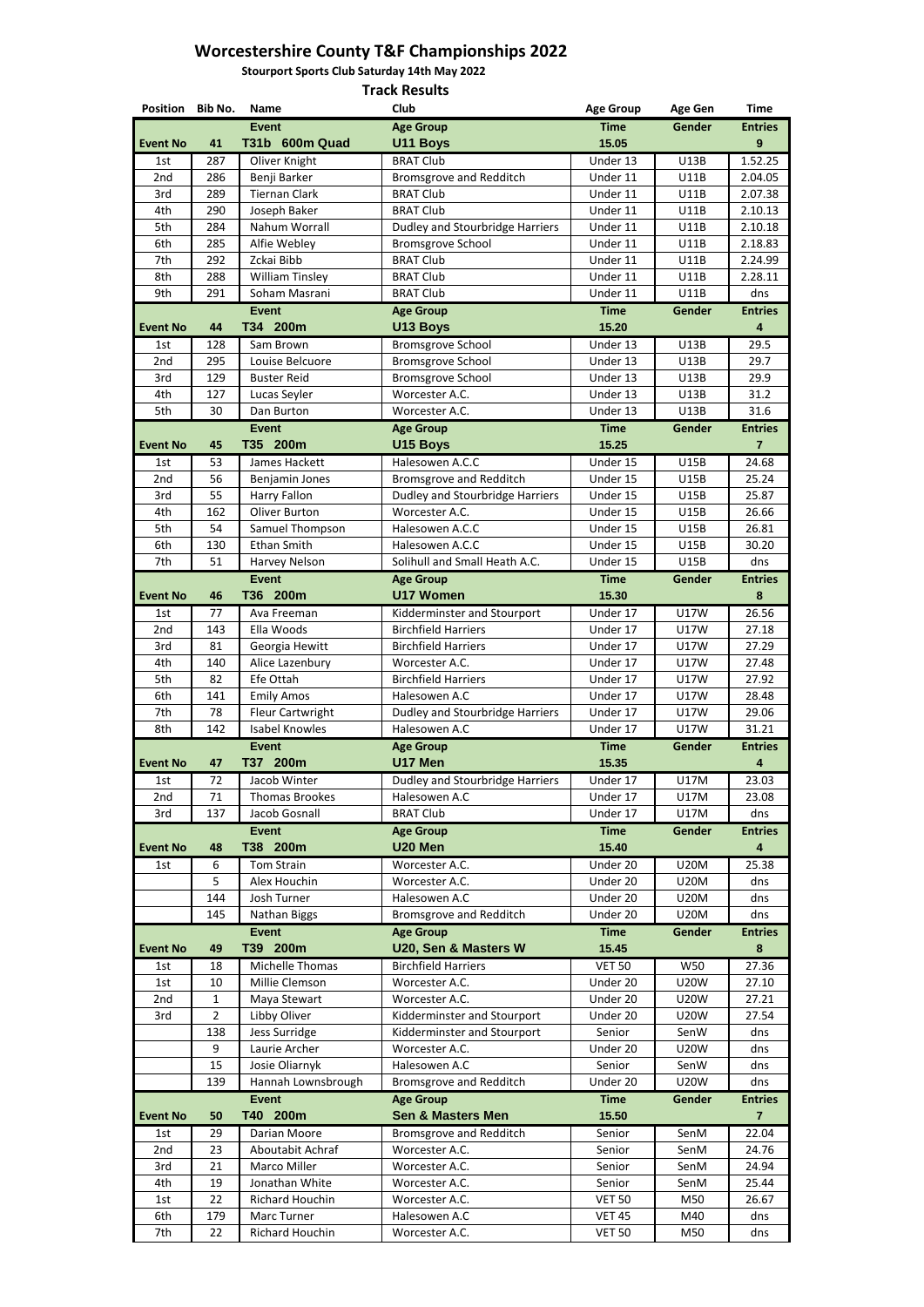**Stourport Sports Club Saturday 14th May 2022**

| <b>Event</b><br><b>Time</b><br><b>Age Group</b><br><b>Gender</b><br><b>Sen &amp; Masters Men</b><br>T41 2K Steeplechase<br>16.00<br><b>Event No</b><br>51<br><b>VET 50</b><br>87<br>Adam Wilson<br><b>Malvern Buzzards</b><br>M50<br>1st<br>2nd<br>265<br>Samuel Burnage<br><b>Malvern Buzzards</b><br><b>VET 45</b><br>M40<br><b>VET 35</b><br>3rd<br>184<br>Paul Dolphin<br>Malvern Buzzards<br>SenM<br>4th<br>Simeon Foreman<br>257<br>Malvern Buzzards<br><b>VET 45</b><br>M40<br>5th<br>Martin Reed-darby<br>83<br>Malvern Buzzards<br>Senior<br>SenM<br>266<br><b>VET 50</b><br>6th<br><b>Andrew Hughes</b><br>Malvern Buzzards<br>M50<br><b>Event</b><br><b>Time</b><br>Gender<br><b>Age Group</b><br>T42 400m<br><b>U20W &amp; Masters W</b><br>16.15<br><b>Event No</b><br>52<br>Hannah Lownsbrough<br><b>Bromsgrove and Redditch</b><br>Under 20<br><b>U20W</b><br>1st<br>139<br>2nd<br>182<br>Halesowen A.C.C<br>Under 20<br><b>Ryley Malone-priest</b><br><b>U20W</b><br>3rd<br>14<br>Theresa May<br>Malvern Buzzards<br><b>VET 40</b><br>W40 | <b>Entries</b><br>6<br>7.17.58<br>8.21.22<br>8.30.12<br>8.55.99<br>dns<br>dns<br><b>Entries</b><br>3 |
|-----------------------------------------------------------------------------------------------------------------------------------------------------------------------------------------------------------------------------------------------------------------------------------------------------------------------------------------------------------------------------------------------------------------------------------------------------------------------------------------------------------------------------------------------------------------------------------------------------------------------------------------------------------------------------------------------------------------------------------------------------------------------------------------------------------------------------------------------------------------------------------------------------------------------------------------------------------------------------------------------------------------------------------------------------------|------------------------------------------------------------------------------------------------------|
|                                                                                                                                                                                                                                                                                                                                                                                                                                                                                                                                                                                                                                                                                                                                                                                                                                                                                                                                                                                                                                                           |                                                                                                      |
|                                                                                                                                                                                                                                                                                                                                                                                                                                                                                                                                                                                                                                                                                                                                                                                                                                                                                                                                                                                                                                                           |                                                                                                      |
|                                                                                                                                                                                                                                                                                                                                                                                                                                                                                                                                                                                                                                                                                                                                                                                                                                                                                                                                                                                                                                                           |                                                                                                      |
|                                                                                                                                                                                                                                                                                                                                                                                                                                                                                                                                                                                                                                                                                                                                                                                                                                                                                                                                                                                                                                                           |                                                                                                      |
|                                                                                                                                                                                                                                                                                                                                                                                                                                                                                                                                                                                                                                                                                                                                                                                                                                                                                                                                                                                                                                                           |                                                                                                      |
|                                                                                                                                                                                                                                                                                                                                                                                                                                                                                                                                                                                                                                                                                                                                                                                                                                                                                                                                                                                                                                                           |                                                                                                      |
|                                                                                                                                                                                                                                                                                                                                                                                                                                                                                                                                                                                                                                                                                                                                                                                                                                                                                                                                                                                                                                                           |                                                                                                      |
|                                                                                                                                                                                                                                                                                                                                                                                                                                                                                                                                                                                                                                                                                                                                                                                                                                                                                                                                                                                                                                                           |                                                                                                      |
|                                                                                                                                                                                                                                                                                                                                                                                                                                                                                                                                                                                                                                                                                                                                                                                                                                                                                                                                                                                                                                                           |                                                                                                      |
|                                                                                                                                                                                                                                                                                                                                                                                                                                                                                                                                                                                                                                                                                                                                                                                                                                                                                                                                                                                                                                                           |                                                                                                      |
|                                                                                                                                                                                                                                                                                                                                                                                                                                                                                                                                                                                                                                                                                                                                                                                                                                                                                                                                                                                                                                                           | 1.01.43                                                                                              |
|                                                                                                                                                                                                                                                                                                                                                                                                                                                                                                                                                                                                                                                                                                                                                                                                                                                                                                                                                                                                                                                           | 1.02.82                                                                                              |
|                                                                                                                                                                                                                                                                                                                                                                                                                                                                                                                                                                                                                                                                                                                                                                                                                                                                                                                                                                                                                                                           | 1.39.88                                                                                              |
| <b>Event</b><br><b>Age Group</b><br><b>Time</b><br><b>Gender</b>                                                                                                                                                                                                                                                                                                                                                                                                                                                                                                                                                                                                                                                                                                                                                                                                                                                                                                                                                                                          | <b>Entries</b>                                                                                       |
| T43 400m<br>U17, U20, S& M Men<br>16.20<br><b>Event No</b><br>53                                                                                                                                                                                                                                                                                                                                                                                                                                                                                                                                                                                                                                                                                                                                                                                                                                                                                                                                                                                          | $\overline{7}$                                                                                       |
| <b>VET 35</b><br>David Mould<br><b>Bromsgrove and Redditch</b><br>SenM<br>28<br>1st                                                                                                                                                                                                                                                                                                                                                                                                                                                                                                                                                                                                                                                                                                                                                                                                                                                                                                                                                                       | 50.11                                                                                                |
| 2nd<br>180<br>Senior<br>Amardeep Sangha<br><b>Tipton Harriers</b><br>SenM                                                                                                                                                                                                                                                                                                                                                                                                                                                                                                                                                                                                                                                                                                                                                                                                                                                                                                                                                                                 | 51.55                                                                                                |
| 3rd<br>Kidderminster and Stourport<br>181<br>Ben Voyce<br>Senior<br>SenM                                                                                                                                                                                                                                                                                                                                                                                                                                                                                                                                                                                                                                                                                                                                                                                                                                                                                                                                                                                  | 51.70                                                                                                |
| <b>VET 45</b><br>179<br>Marc Turner<br>Halesowen A.C<br>M40<br>1st                                                                                                                                                                                                                                                                                                                                                                                                                                                                                                                                                                                                                                                                                                                                                                                                                                                                                                                                                                                        | 59.51                                                                                                |
| <b>BRAT Club</b><br>Jacob Gosnall<br>Under 17<br><b>U17M</b><br>1st<br>137                                                                                                                                                                                                                                                                                                                                                                                                                                                                                                                                                                                                                                                                                                                                                                                                                                                                                                                                                                                | 56.40                                                                                                |
| Under 17<br>178<br>Theo Wallcroft<br>Worcester A.C.<br>U17M                                                                                                                                                                                                                                                                                                                                                                                                                                                                                                                                                                                                                                                                                                                                                                                                                                                                                                                                                                                               | dns                                                                                                  |
| 144<br>Josh Turner<br>Halesowen A.C<br>Under 20<br><b>U20M</b>                                                                                                                                                                                                                                                                                                                                                                                                                                                                                                                                                                                                                                                                                                                                                                                                                                                                                                                                                                                            | dns                                                                                                  |
| <b>Time</b><br><b>Event</b><br>Gender<br><b>Age Group</b>                                                                                                                                                                                                                                                                                                                                                                                                                                                                                                                                                                                                                                                                                                                                                                                                                                                                                                                                                                                                 | <b>Entries</b>                                                                                       |
| T44 100m<br><b>U13 Girls</b><br>16.25<br><b>Event No</b><br>54                                                                                                                                                                                                                                                                                                                                                                                                                                                                                                                                                                                                                                                                                                                                                                                                                                                                                                                                                                                            | 9                                                                                                    |
| Under 13<br><b>U13G</b><br>1st<br>40<br>Iseoluwa Odugbesan<br><b>Bromsgrove School</b>                                                                                                                                                                                                                                                                                                                                                                                                                                                                                                                                                                                                                                                                                                                                                                                                                                                                                                                                                                    | 13.89                                                                                                |
| 2nd<br>Jessie Crawford<br>Worcester A.C.<br>38<br>Under 13<br><b>U13G</b>                                                                                                                                                                                                                                                                                                                                                                                                                                                                                                                                                                                                                                                                                                                                                                                                                                                                                                                                                                                 | 14.79                                                                                                |
| 3rd<br>Sophia Bhardwaj<br><b>Bromsgrove School</b><br>Under 13<br><b>U13G</b><br>41                                                                                                                                                                                                                                                                                                                                                                                                                                                                                                                                                                                                                                                                                                                                                                                                                                                                                                                                                                       | 14.94                                                                                                |
| Freya Brunet-brown<br><b>Bromsgrove and Redditch</b><br>Under 13<br>U13G<br>4th<br>44<br>42<br>Under 13                                                                                                                                                                                                                                                                                                                                                                                                                                                                                                                                                                                                                                                                                                                                                                                                                                                                                                                                                   | 15.64                                                                                                |
| 5th<br>Genna Nightingale<br>Kidderminster and Stourport<br><b>U13G</b><br>Worcester A.C.                                                                                                                                                                                                                                                                                                                                                                                                                                                                                                                                                                                                                                                                                                                                                                                                                                                                                                                                                                  | 18.31                                                                                                |
| 39<br>Seren Kelleher<br>Under 13<br>U13G<br>46<br><b>BRAT Club</b><br>U13G<br>Oshi Knox<br>Under 13                                                                                                                                                                                                                                                                                                                                                                                                                                                                                                                                                                                                                                                                                                                                                                                                                                                                                                                                                       | dns<br>dns                                                                                           |
| Nia Brook<br>Halesowen A.C.C<br>Under 13<br><b>U13G</b><br>43                                                                                                                                                                                                                                                                                                                                                                                                                                                                                                                                                                                                                                                                                                                                                                                                                                                                                                                                                                                             | dns                                                                                                  |
| 45<br><b>Bromsgrove and Redditch</b><br>Under 13<br>U13G<br>Eva Grove                                                                                                                                                                                                                                                                                                                                                                                                                                                                                                                                                                                                                                                                                                                                                                                                                                                                                                                                                                                     | dns                                                                                                  |
| <b>Event</b><br><b>Age Group</b><br><b>Time</b><br><b>Gender</b>                                                                                                                                                                                                                                                                                                                                                                                                                                                                                                                                                                                                                                                                                                                                                                                                                                                                                                                                                                                          | <b>Entries</b>                                                                                       |
| T45 100m<br>U13 Boys<br>16.30<br><b>Event No</b><br>55                                                                                                                                                                                                                                                                                                                                                                                                                                                                                                                                                                                                                                                                                                                                                                                                                                                                                                                                                                                                    | 8                                                                                                    |
| U13B<br>Kidderminster and Stourport<br>Under 13<br>35<br><b>Ted Freeman</b><br>1st                                                                                                                                                                                                                                                                                                                                                                                                                                                                                                                                                                                                                                                                                                                                                                                                                                                                                                                                                                        | 14.45                                                                                                |
| Under 13<br>2nd<br>295<br>Louise Belcuore<br><b>Bromsgrove School</b><br>U13B                                                                                                                                                                                                                                                                                                                                                                                                                                                                                                                                                                                                                                                                                                                                                                                                                                                                                                                                                                             | 14.64                                                                                                |
| <b>Bromsgrove School</b><br>3rd<br>32<br>Under 13<br><b>U13B</b><br>Lucas Ashurst                                                                                                                                                                                                                                                                                                                                                                                                                                                                                                                                                                                                                                                                                                                                                                                                                                                                                                                                                                         | 15.54                                                                                                |
| Worcester A.C.<br>4th<br>Dan Burton<br>Under 13<br><b>U13B</b><br>30                                                                                                                                                                                                                                                                                                                                                                                                                                                                                                                                                                                                                                                                                                                                                                                                                                                                                                                                                                                      | 15.72                                                                                                |
| Royal Sutton Coldfield A.C.<br>Under 13<br>5th<br>34<br>Noah Shaw<br>U13B                                                                                                                                                                                                                                                                                                                                                                                                                                                                                                                                                                                                                                                                                                                                                                                                                                                                                                                                                                                 | 16.09                                                                                                |
| 31<br>Worcester A.C.<br>6th<br>Hayden Helme<br>Under 13<br><b>U13B</b>                                                                                                                                                                                                                                                                                                                                                                                                                                                                                                                                                                                                                                                                                                                                                                                                                                                                                                                                                                                    | 16.99                                                                                                |
| William Hulme<br>Dudley and Stourbridge Harriers<br>Under 13<br>36<br><b>U13B</b>                                                                                                                                                                                                                                                                                                                                                                                                                                                                                                                                                                                                                                                                                                                                                                                                                                                                                                                                                                         | dns                                                                                                  |
| <b>Bromsgrove School</b><br>33<br><b>Will Francis</b><br>Under 13<br><b>U13B</b>                                                                                                                                                                                                                                                                                                                                                                                                                                                                                                                                                                                                                                                                                                                                                                                                                                                                                                                                                                          | dns                                                                                                  |
| <b>Event</b><br><b>Time</b><br><b>Age Group</b><br>Gender                                                                                                                                                                                                                                                                                                                                                                                                                                                                                                                                                                                                                                                                                                                                                                                                                                                                                                                                                                                                 | <b>Entries</b>                                                                                       |
| T48 100m<br><b>U17 Women</b><br>16.45<br><b>Event No</b><br>58                                                                                                                                                                                                                                                                                                                                                                                                                                                                                                                                                                                                                                                                                                                                                                                                                                                                                                                                                                                            | 9                                                                                                    |
| Kidderminster and Stourport<br>Under 17<br><b>U17W</b><br>77<br>Ava Freeman<br>1st                                                                                                                                                                                                                                                                                                                                                                                                                                                                                                                                                                                                                                                                                                                                                                                                                                                                                                                                                                        | 13.01                                                                                                |
| Under 17<br>2nd<br>79<br>Ella Burrows<br><b>Bromsgrove and Redditch</b><br><b>U17W</b>                                                                                                                                                                                                                                                                                                                                                                                                                                                                                                                                                                                                                                                                                                                                                                                                                                                                                                                                                                    | 13.14                                                                                                |
| <b>Birchfield Harriers</b><br>3rd<br>Under 17<br>81<br>Georgia Hewitt<br>U17W                                                                                                                                                                                                                                                                                                                                                                                                                                                                                                                                                                                                                                                                                                                                                                                                                                                                                                                                                                             | 13.46                                                                                                |
| Efe Ottah<br>Under 17<br>82<br><b>Birchfield Harriers</b><br>4th<br><b>U17W</b>                                                                                                                                                                                                                                                                                                                                                                                                                                                                                                                                                                                                                                                                                                                                                                                                                                                                                                                                                                           | 13.79                                                                                                |
| 5th<br>76<br>Freya Potter<br>Worcester A.C.<br>Under 17<br><b>U17W</b>                                                                                                                                                                                                                                                                                                                                                                                                                                                                                                                                                                                                                                                                                                                                                                                                                                                                                                                                                                                    | 13.97                                                                                                |
| Fleur Cartwright<br>6th<br>78<br>Dudley and Stourbridge Harriers<br>Under 17<br><b>U17W</b>                                                                                                                                                                                                                                                                                                                                                                                                                                                                                                                                                                                                                                                                                                                                                                                                                                                                                                                                                               | 14.22                                                                                                |
| 7th<br>74<br>Phoebe Reuben<br>Worcester A.C.<br>Under 17<br>U17W                                                                                                                                                                                                                                                                                                                                                                                                                                                                                                                                                                                                                                                                                                                                                                                                                                                                                                                                                                                          | 14.38                                                                                                |
|                                                                                                                                                                                                                                                                                                                                                                                                                                                                                                                                                                                                                                                                                                                                                                                                                                                                                                                                                                                                                                                           |                                                                                                      |
| 8th<br>Worcester A.C.<br>Under 17<br>75<br>Louisa Parkes<br>U17W<br>80<br><b>Bromsgrove and Redditch</b><br>Under 17<br><b>U17W</b>                                                                                                                                                                                                                                                                                                                                                                                                                                                                                                                                                                                                                                                                                                                                                                                                                                                                                                                       | 15.24                                                                                                |